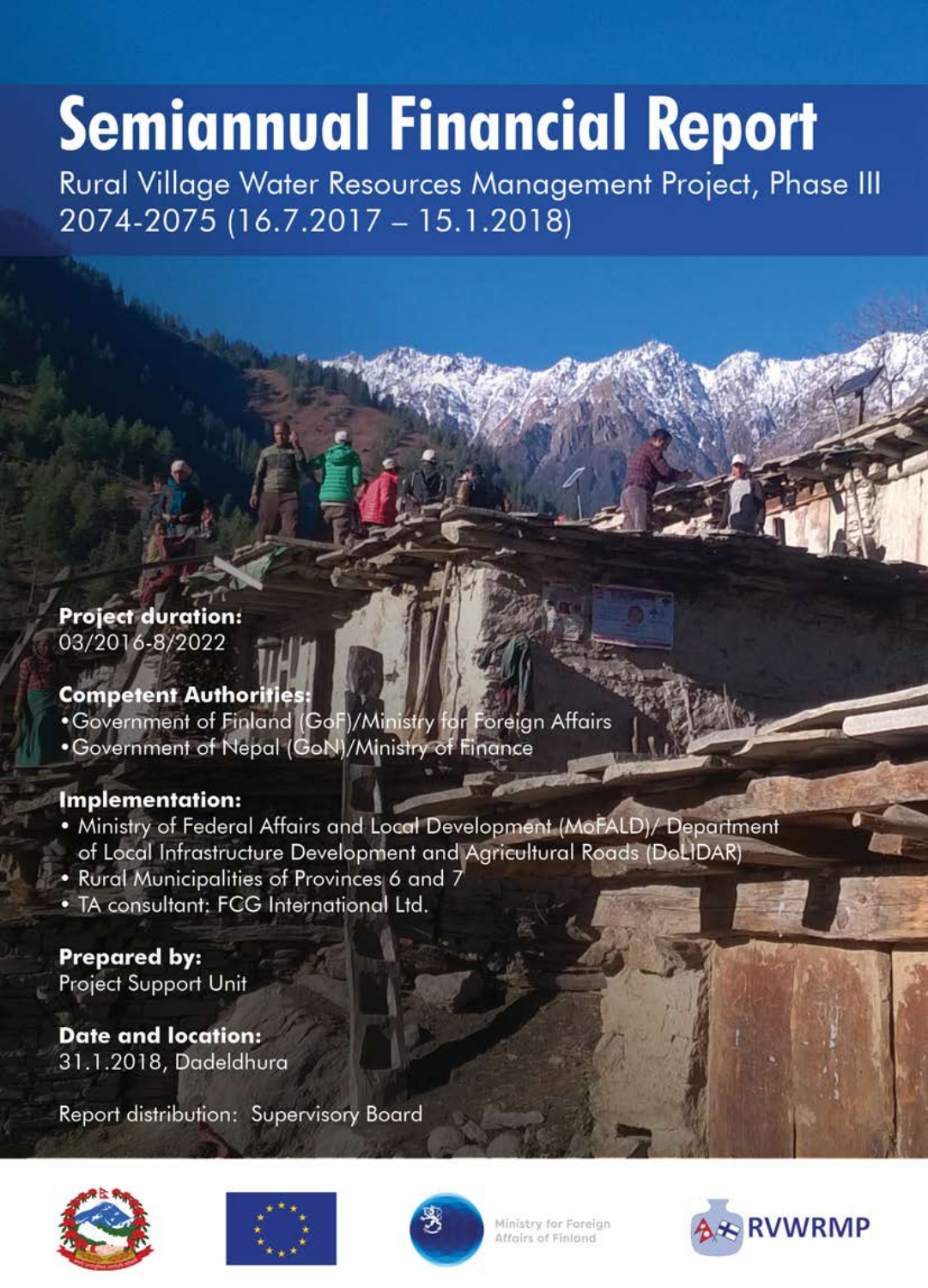| Name of intervention: RVWRMP III                                  |               |               |                  |                    |                 |                    |                    |                        |     |
|-------------------------------------------------------------------|---------------|---------------|------------------|--------------------|-----------------|--------------------|--------------------|------------------------|-----|
| Semi-Annual Financial Progress Report 2074/75 (16.7.16-13.1.2017) |               |               |                  |                    |                 |                    |                    |                        |     |
| Date: 31.01.2017                                                  |               |               |                  |                    |                 |                    |                    |                        |     |
| <b>EUR:NPR Rate</b>                                               | 116           | 115.39        | 115              | 115                |                 |                    |                    |                        |     |
| <b>Rural Municipaliteis Water</b>                                 | FY 72/73      | FY 73/74      | 13.7.-31.12.2017 |                    |                 |                    |                    |                        |     |
| <b>Resources Development Funds</b>                                | Year 1        | Year 2        | Year 3, 1st half |                    |                 | <b>Cumulative</b>  | <b>Cumulative</b>  | <b>Phase III Total</b> |     |
| (RM WRDF)                                                         | <b>Actual</b> | <b>Actual</b> | <b>Actual</b>    | <b>Budget Yr 3</b> | % Actual/Budget | <b>Actual, NPR</b> | <b>Actual, EUR</b> | <b>Budget</b>          | %   |
|                                                                   | $\mathbf{A}$  | B             | $\mathbf{c}$     | 74/75              | 74/75           | $A+B+C$            |                    | <b>EUR</b>             |     |
| <b>Government of Finland + EU</b><br>(RM WRDF)                    |               |               | <b>NPR</b>       | <b>NPR</b>         |                 |                    |                    | <b>EUR</b>             |     |
| <b>Result 1 WASH</b>                                              |               |               | 87,334,900       | 342,499,000        | 25%             |                    |                    | 9,800,000              |     |
| <b>Result 2 Livelihoods</b>                                       |               |               | 17,048,876       | 84,472,000         | 20%             |                    |                    | 5,940,000              |     |
| <b>Result 3 DDR/CCA</b>                                           |               |               | 492,500          | 20,772,000         | 2%              |                    |                    | 4,270,000              |     |
| <b>Result 4 Governance</b>                                        |               |               | 5,990,855        | 39,651,000         | 15%             |                    |                    | 1,800,000              |     |
|                                                                   |               |               |                  |                    |                 |                    |                    |                        |     |
| Recurrent                                                         | 26,711,361    | 91,475,650    |                  |                    |                 |                    |                    |                        |     |
| Investment                                                        | 71,966,524    | 182,905,681   |                  |                    |                 |                    |                    |                        |     |
| <b>Total in NPR</b>                                               | 98,677,885    | 274,381,331   | 110,867,131      | 487,394,000        | 23%             | 483,926,347        |                    |                        |     |
| <b>Total in Euro</b>                                              | 850,671       | 2,377,861     | 964,062          | 4,238,209          | 23%             |                    | 4,192,594          | 21,810,000 19%         |     |
| <b>Government of Nepal</b><br>(RM WRDF)                           |               |               | <b>NPR</b>       | <b>NPR</b>         |                 |                    |                    | <b>EUR</b>             |     |
| <b>Result 1 WASH</b>                                              |               |               | 17,989,994       | 225,499,000        | 8%              |                    |                    | 9,560,000              |     |
| <b>Result 2 Livelihoods</b>                                       |               |               | 6,726,816        | 58,701,000         | 11%             |                    |                    | 1,440,000              |     |
| <b>Result 3 DDR/CCA</b>                                           |               |               | 492,500          | 14,400,000         | 3%              |                    |                    | 2,300,000              |     |
| <b>Result 4 Governance</b>                                        |               |               | 1,892,574        | 27,554,000         | 7%              |                    |                    | 600,000                |     |
| Recurrent                                                         |               | 60,913,067    |                  |                    |                 |                    |                    |                        |     |
| Investment                                                        |               | 120,756,491   |                  |                    |                 |                    |                    |                        |     |
| <b>Total in NPR</b>                                               | 113,909,197   | 181,669,558   | 27,101,884       | 326,154,000        | 8%              | 322,680,639        |                    |                        |     |
| <b>Total in Euro</b>                                              | 981,976       | 1,574,396     | 235,669          | 2,836,122          | 8%              |                    | 2,792,040          | 13,900,000             | 20% |
| <b>Rural Municipalities</b>                                       |               |               | <b>NPR</b>       | <b>NPR</b>         |                 |                    |                    | <b>EUR</b>             |     |
| <b>Result 1 WASH</b>                                              |               |               | 52,907           |                    |                 |                    |                    | 2,450,000              |     |
| <b>Result 2 Livelihoods</b>                                       |               |               | 198,591          |                    |                 |                    |                    | 1,000,000              |     |
| <b>Result 3 DDR/CCA</b>                                           |               |               |                  |                    |                 |                    |                    | 1,250,000              |     |
| <b>Result 4 Governance</b>                                        |               |               | 224,000          |                    |                 |                    |                    | 500,000                |     |
| Recurrent                                                         |               | 221,200       |                  |                    |                 |                    |                    |                        |     |
| Investment                                                        |               | 3,913,831     |                  |                    |                 |                    |                    |                        |     |
| <b>Total in NPR</b>                                               | 3,677,910     | 4,135,031     | 475,499          | 62,755,000         | 1%              | 3,677,910          |                    |                        |     |
| <b>Total in Euro</b>                                              | 31.706        | 35,835        | 4,135            | 545,696            | 1%              |                    | 71,676             | 5.200.000              | 1%  |

Note that the budgeting principle has changed as per the beginning of the Fiscal Year 2074/74.

The Project Document, approved in November 2017, has a result based budget. Also the Annual Work plan 2074/75 has a result based budget. Therefore the expenditure above the yellow line in the table is expenditure reported against the budget of each result area.

Expenditure of Year 1 and Year 2 are reported against the **recurrent** and **capital** budget lines.

Cumulative expenditure is therefore only reported against overall budget, as the previous year's expenditure cannot be divided into Result areas retrospectively.

| Part II Technical Assistance - Annual and Cumulative expenditure and budgets                |                                               |           |               |                 |                           |                                    |                  |                        |
|---------------------------------------------------------------------------------------------|-----------------------------------------------|-----------|---------------|-----------------|---------------------------|------------------------------------|------------------|------------------------|
| Name of intervention: RVWRMP III                                                            |                                               |           |               |                 |                           |                                    |                  |                        |
| Annual Financial Progress Report reflects the Nepali Fiscal Year 2074/5 and is based on the |                                               |           |               |                 |                           |                                    |                  |                        |
| Annual Work Plan                                                                            |                                               |           |               |                 |                           |                                    |                  |                        |
| Date: 31.1.2018                                                                             |                                               |           |               |                 |                           |                                    |                  |                        |
| Part II Technical Assistance - Annual and                                                   |                                               |           |               |                 |                           |                                    |                  |                        |
| Cumulative expenditure and budgets                                                          |                                               |           |               | <b>In Euros</b> |                           |                                    |                  |                        |
|                                                                                             | FY 72/73<br>FY 73/74<br>(Inception<br>Period) |           | FY 74/75      | FY 74/76        | FY 74/77                  |                                    | <b>Phase III</b> |                        |
| <b>Technical assistance budget</b>                                                          | Year 1                                        | Year 2    | Year 3        | Year 3          | Year 3                    |                                    | <b>Total</b>     |                        |
|                                                                                             | Actual                                        | Actual    | <b>Budget</b> | Actual          | <b>Actual/Budget</b><br>% | <b>Total</b><br><b>Expenditure</b> | <b>Budget</b>    | %<br>Actual/<br>budget |
| <b>Technical Assistance (International</b>                                                  |                                               |           |               |                 |                           |                                    |                  |                        |
| & National)                                                                                 | 236,754                                       | 867,028   | 794,170       | 367,660         | 46%                       | 1,471,442                          | 3,135,812        | 47%                    |
| <b>Plans and Studies</b>                                                                    | 26,164                                        | 137,654   | 169,391       | 44,102          | 26%                       | 207,921                            | 400,000          | 52%                    |
| <b>Capacity Building</b>                                                                    | 67,937                                        | 315,885   | 812,391       | 367,660         | 45%                       | 751,482                            | 1,300,000        | 58%                    |
| <b>Operational Costs</b>                                                                    | 75,017                                        | 354,554   | 290,000       | 161,696         | 56%                       | 591,267                            | 1,300,000        | 45%                    |
| <b>Reimbursable Costs</b>                                                                   | 72,170                                        | 214,304   | 168,000       | 95,713          | 57%                       | 382,188                            | 800,000          | 48%                    |
| Contingencies                                                                               |                                               |           |               |                 |                           |                                    | 264,188          | 0%                     |
| <b>GRAND TOTAL</b>                                                                          | 478,043                                       | 1,889,425 | 2,233,952     | 1,036,831       | 46%                       | 3,404,300                          | 7,200,000        | 47%                    |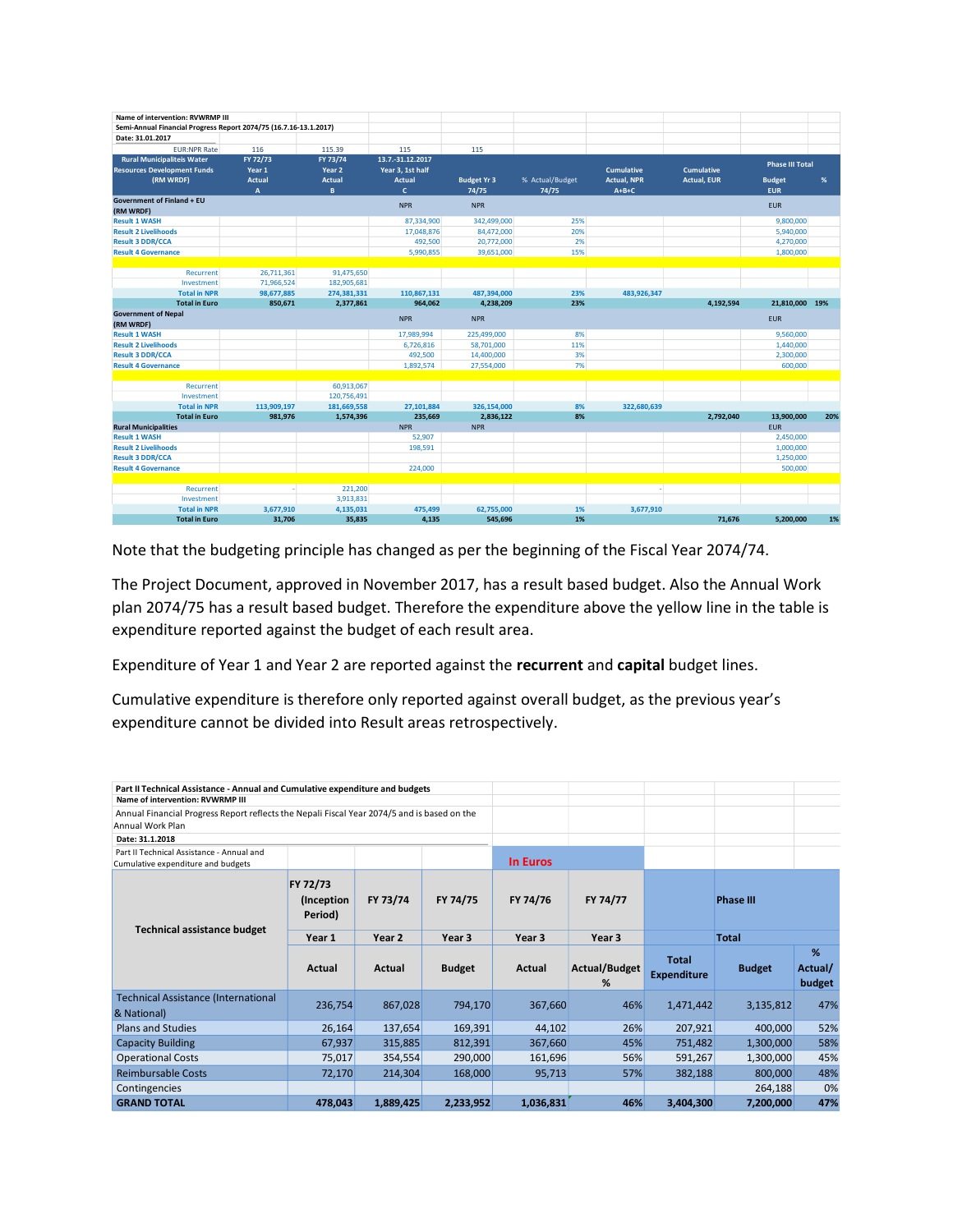| <b>Multiannual Budget Framework for Programme/Project</b>        |                   |                   |                   |               |                 |                   |                   |                   |                   |               |                         |                                              |
|------------------------------------------------------------------|-------------------|-------------------|-------------------|---------------|-----------------|-------------------|-------------------|-------------------|-------------------|---------------|-------------------------|----------------------------------------------|
| Name of intervention: RVWRMP III                                 |                   |                   |                   |               |                 |                   |                   |                   |                   |               |                         |                                              |
| Semi-Annual Financial Progress Report 2073/4 (16.7.16-13.1.2017) |                   |                   |                   |               |                 |                   |                   |                   |                   |               |                         |                                              |
| Date: 31.01.2017                                                 |                   |                   |                   |               |                 |                   |                   |                   |                   |               |                         |                                              |
| <b>Description</b>                                               | <b>Actual EUR</b> | <b>Actual EUR</b> | <b>Actual EUR</b> | <b>Budget</b> | % Actual/Budget | <b>Actual EUR</b> | <b>Actual EUR</b> | <b>Actual EUR</b> | <b>Actual EUR</b> | <b>Budget</b> | <b>Cumulative Total</b> | % investment of<br>each financing<br>partner |
| <b>PART I INVESTMENT</b>                                         | 72/73             | 73/74             | 74/75             | 74/75         | 74/75           | 75/76             | 76/77             | 77/78             | 78/79             | <b>Total</b>  | FY01-FY03               |                                              |
| Government of Finland                                            |                   |                   |                   |               |                 |                   |                   |                   |                   |               |                         |                                              |
| GoF through DWRDF (FY)                                           | 850,671           | 2,377,861         | 964,062           | 4,238,209     | 23%             |                   |                   |                   |                   | 21,810,000    | 4,192,594               | 59%                                          |
| <b>Government of Nepal</b>                                       |                   |                   |                   |               |                 |                   |                   |                   |                   |               |                         |                                              |
| GoN through DWRDF (FY)                                           | 981,976           | 1,574,396         | 235.669           | 2,836,122     | 8%              |                   |                   |                   |                   | 13,900,000    | 2,792,040               | 40%                                          |
| <b>District Development Committees</b>                           |                   |                   |                   |               |                 |                   |                   |                   |                   |               |                         |                                              |
| DDC through DWRDF (FY)                                           | 31,706            | 35,835            | 4,135             | 545,696       | 1%              |                   |                   |                   |                   | 5,200,000     | 71,676                  | 1%                                           |
| <b>Total Investment</b>                                          | 1,864,353         | 3,988,092         | 1,203,865         | 7,620,026     | 16%             |                   |                   |                   |                   | 40,910,000    | 7,056,310               |                                              |
| PART II TECHNICAL ASSISTANCE                                     | 72/73             | 73/74             | 74/75             | 74/75         | 74/75           | 75/76             | 76/77             | 77/78             | 78/79             |               |                         |                                              |
| <b>Government of Finland</b>                                     | 2016              | 2016/17           | 2017/18           | 2017/18       |                 | 2018/19           | 2019/20           | 2020/21           | 2021/22           | <b>Total</b>  |                         |                                              |
|                                                                  | <b>Actual</b>     | <b>Actual</b>     | <b>Actual</b>     | <b>Budget</b> | %Actual/Budget  | <b>Actual</b>     |                   |                   |                   | <b>Budget</b> | <b>FY01-FY03</b>        | % Actual/budget                              |
| GoF through TA                                                   | 478,043           | 1,889,425         | 1,036,831         | 2,233,952     | 46%             |                   |                   |                   |                   | 7,200,000     | 3,404,299               | 47%                                          |

| Table 1. Total RVWRMP III budget as in the Consultant's contract |                          |           |  |
|------------------------------------------------------------------|--------------------------|-----------|--|
| Semi-Annual Financial Progress Report 2073/4 (16.7.16-13.1.2017) |                          |           |  |
| <b>Item</b>                                                      | <b>Budget</b>            |           |  |
| <b>Total through DWRDFs</b>                                      |                          |           |  |
|                                                                  |                          |           |  |
|                                                                  |                          |           |  |
| Technical Assistance                                             |                          | 3,135,812 |  |
| <b>Plans and Studies</b>                                         |                          | 400,000   |  |
| Capacity Building                                                |                          | 1,300,000 |  |
| <b>Operational Costs</b>                                         |                          | 1,300,000 |  |
| Reimbursable Costs                                               |                          | 800,000   |  |
| <b>Total through TA Accounts</b>                                 |                          | 6,935,812 |  |
| <b>Total through DDFs and TA</b>                                 |                          | 6,935,812 |  |
| Contingencies                                                    |                          | 664,188   |  |
| <b>Grand Total with overall contingencies</b>                    |                          | 7,600,000 |  |
|                                                                  | Share within Grand Total | 100%      |  |